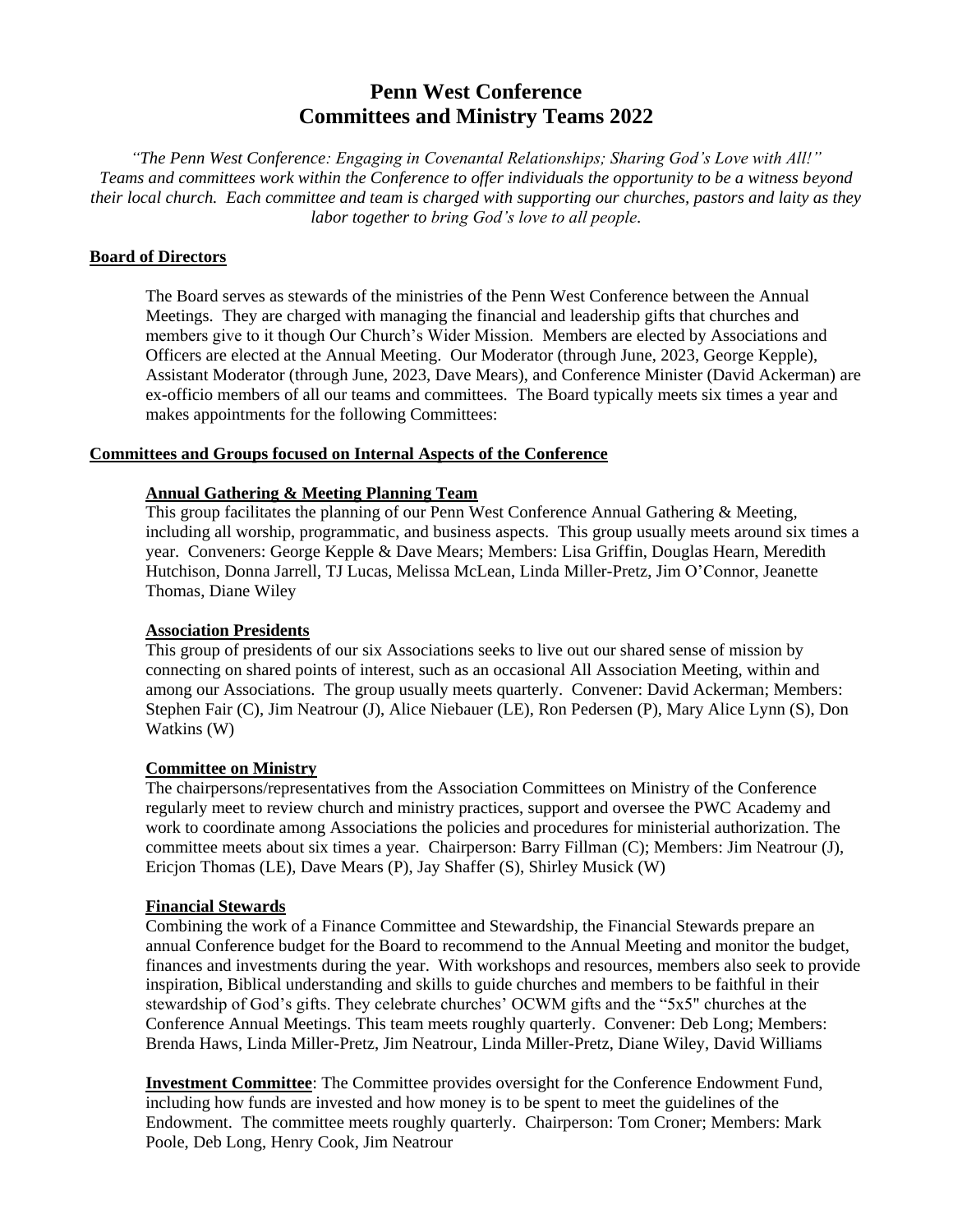## **Mission Grants Committee**

From the interest income of the Corman Fund and the Thomas Fund, along with monies from Neighbors in Need and Strengthen the Church, the Mission Grants Committee solicits mission applications and awards grants to local churches following the stipulations of the funds. The Committee consists of a representative of each Association. The committee meets a few times annually. Convener: David Ackerman; Members: Jill Marie (C), Mary Hendricks (J), Alice Niebauer (LE), Jon Colburn (P), Joe Beer (S), Bob Kruel (W)

#### **Nominating Committee**

The Conference Nominations Committee is comprised of the Chairpersons of the Nominating Committees of each of the Associations. Responsibilities of this committee are spelled out in Article VIII of the Conference By-Laws. The Nominating Committee typically elects at appropriate times the Moderator, Vice-Moderator, Secretary, Treasurer, and Delegates to General Synod. The committee usually meets once or twice a year. Convener: David Ackerman; Members: Sam Swick (C), Mary Hendricks (J), Alice Niebauer (LE), Liddy Barlow (P), Matt Deal (S), Don Watkins (W)

## **Penn West Academy for Ministry**

The Academy provides extensive theological and biblical studies, church history, practical theology and more to prepare persons for authorized ministry as well as personal growth. The program is four years, and there are four sessions annually. More details can be found on the Conference website. Dean: Joseph Hedden: Faculty Members: Stephen Fair, Meredith Hutchison, George Kepple, David Longstreet, George Steffey

**Personnel Committee** - The Committee relates to the staff of the Conference and works to create a positive work climate, provides support for the staff and conducts staff evaluations. Members are appointed by the Board of Directors. The committee typically meets quarterly. Chairperson: Don McIlvaine; Members: Jim Neatrour, Betty Royer, Andra Snyder, David Williams

**Search & Call Team** – This team helps the Conference Minister with Search & Call matters in the life of the Conference. Convener: David Ackerman; Members: Stephen Fair, Jerry McCuller, Linda Miller-Pretz

**Weber Committee** – The Committee provides oversight of the use and care of the John Weber Memorial Site, created in memory of John Weber an itinerant minister in the 1700's who was influential in the establishment of several churches within the Conference. The site located east of Youngwood includes a chapel, caretaker house, cemetery and pavilion with restrooms. It can be rented by churches and families for picnics. The group currently meets on an "as need" basis. Chairperson: Kris Long; Members: David Williams, Joel Pretz

**Ministry Teams** – Anyone with a passion for the focus of a particular Team is invited to join!

## **Caring for Churches, Caring for Clergy Team**

We have established a team to help with the campaign that our Conference Board is undertaking that involves both the United Church Board for Ministerial Assistance and our own Mission Grants program. The team meets about six times a year. Members: Liddy Barlow, Tom Croner, Diane Fox, Diane Wiley

## **Discipleship Team**

The mission and purpose of the Discipleship Team is to walk with our Pastors, Local Churches, and Associations to grow followers of Jesus in changing times. The team typically meets quarterly. Convener: Jim Neatrour; Members: Cathy Bowser, Tom Croner, Matt Deal, Mary Hendricks, George **Steffey** 

#### **Global Missions Team**